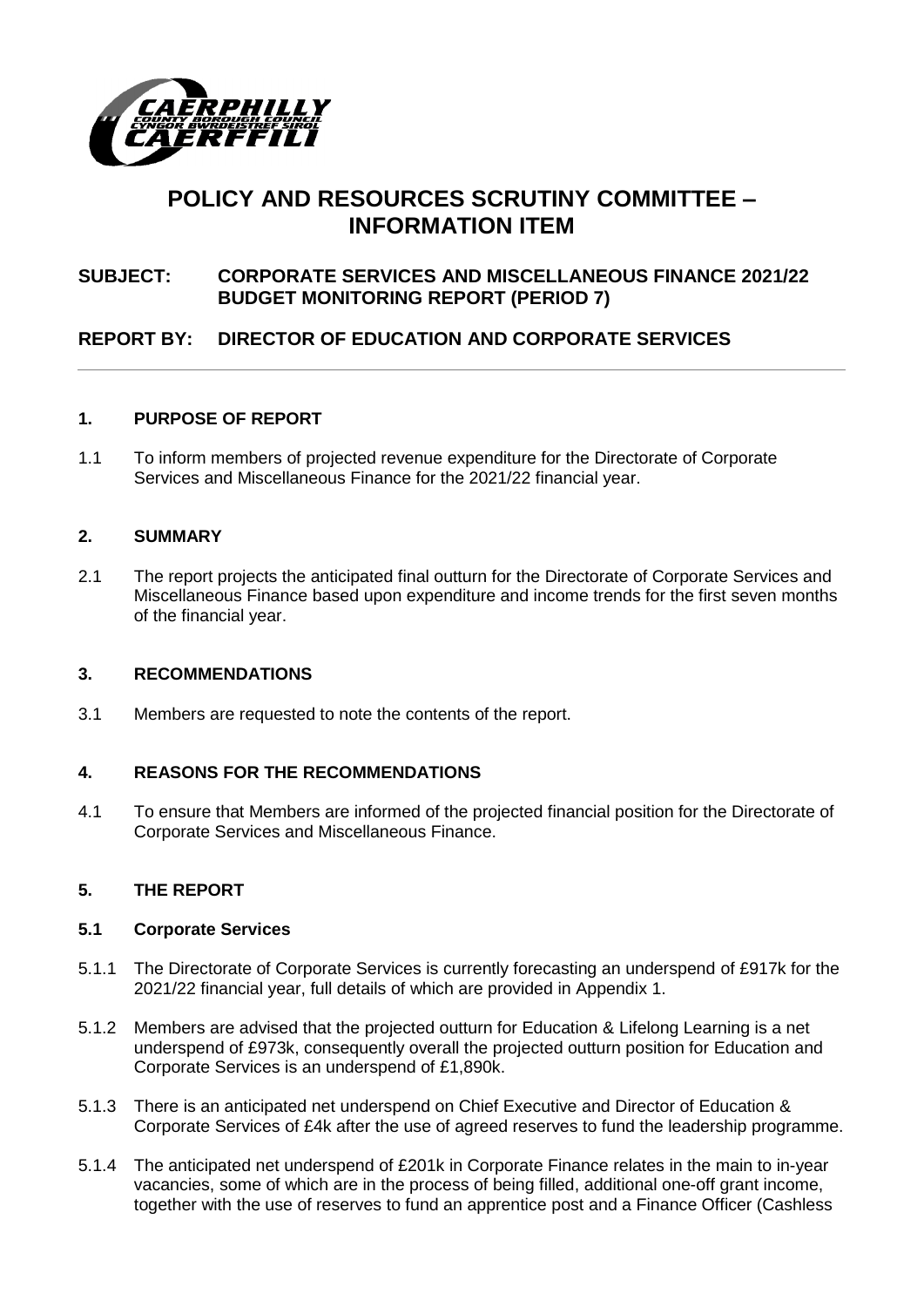Catering). It has been agreed via a delegated decision that £52k is earmarked to establish a reserve for PCI Data Security Standard work, this has been factored into the net underspend position.

- 5.1.5 There is an anticipated net underspend of £372k in Digital Services, after taking into account the agreed used of reserves. The underspends will be monitored during the year and may reduce depending on agreed project work. The underspends consist of: -
	- A projected underspend of £49k for IT Services which is due in the main to delays in filling vacancies offset by the estimated costs of additional leased Telephone lines, external consultants, agency staff and a reduction in income.
	- A projected net underspend of £150k on Procurement which relates in the main to delays in filling vacant posts.
	- An underspend of £173k for Customer First. This is due in the main to vacant posts still to be filled due to secondments to the Track and Trace programme.
- 5.1.6 Legal & Governance is projecting a net underspend of £43k after allowing for the following to be ring-fenced and transferred to earmarked reserves: -
	- Projected underspend on Members related expenditure of £97k. This is due in the main to underspends on Members' Allowances and associated budgets which is partly offset by increased costs on Members' superannuation costs.
	- Projected underspend of £48k on Electoral Services. The Electoral Services underspends in non-election years are ring-fenced to fund overspends in election years.
- 5.1.7 The net underspend of £43k for Legal & Governance is due in the main to reduced income levels offset by staff not reaching the top of their pay scales, some temporary reduced hours and savings associated with working from home. These income levels will be monitored closely during the year. The net underspend is after taking into account the agreed use of reserves for an additional Committee Services Officer.
- 5.1.8 There is a projected net underspend of £148k for People Services mainly consisting of:
	- Human Resources projected net underspend of £86k due in the main to staff being on maternity leave and some temporary reductions in working hours, partially offset by reduced income levels. The net underspend is after taking account of the agreed use of reserves.
	- Health & Safety underspend of £137k due in the main to salary savings arising from delays in recruitment after taking account of the agreed use of reserves for an SLA Support Officer. The underspend is partially offset by reduced internal training income due to Covid-19. There are also small forecast savings on vehicle hire.
	- Occupational Health underspend of £35k due in the main to salary savings due to delays in recruitment
	- The Communications Unit is projecting a net overspend of £80k, due in the main to reduced levels of internal income arising from Covid-19. Income levels will be closely monitored in year. It is anticipated the lost internal income in this budget has resulted in savings in other service division's printing budgets.
	- CMT Support overspend of £31k due to the addition of a new "Support Officer".
- 5.1.9 There is an anticipated £112k net underspend in Business Improvement Services after taking account of the following: -
	- Management Projected net underspend of £109k due to a vacant Head of Service post, which is partially offset by additional temporary costs for an existing Head of Service to cover duties.
	- Projected net underspend of £9k in the Policy Team due to delays in filing a vacant post.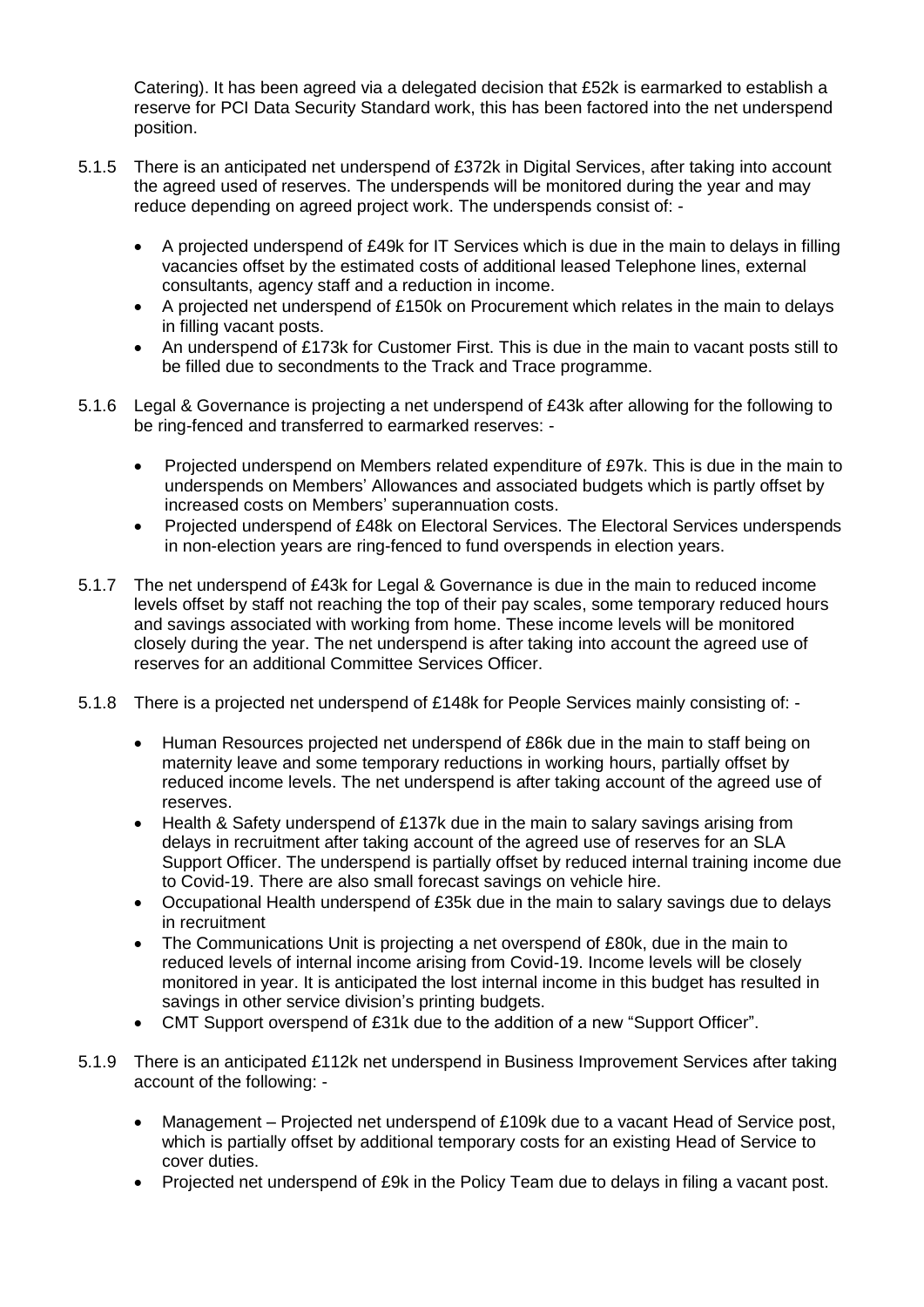- Projected underspend of £23k in the Equalities and Welsh Language Team due in the main to some staff not reaching the top of pay scales in the current year.
- Projected small overspend of £5k in the Performance Management Unit.
- Projected net overspend of £5k in the Transformation Team after taking account of the agreed transfer of reserves.
- It has been agreed to establish an Earmarked Reserve for a 1 year Fixed Term Welsh Translator of £20k. The reserve is to cover the remaining months of the fixed term post in 2022-23.
- 5.1.10 Although Property Services sits within the Economy & Environment Directorate, budget monitoring has traditionally been considered by the Policy and Resources Scrutiny Committee. For Property Services there is a net projected overspend of £34k, consisting of the following: -
	- Management £32k underspend in the main due to staff on temporary reduced hours offset by the estimated appointment of a new post starting in February 2022.
	- Energy £7k underspend, due to a temporary reduction in hours of a member of staff.
	- Estates £15k underspend due mainly to staff vacancies/reduced hours offset by a reduction in the anticipated level of fee income. The income levels will be monitored closely in-year.
	- Non Operational Properties £8k underspend mainly due to reduced utility costs being incurred.
	- Corporate Facilities a net £57k overspend mainly due to increased electricity costs for Ty Penallta to comply with the Covid-19 guidance, offset by savings in salaries due to some temporary reductions in hours. The net overspend is after the agreed use of reserves of £80k for Ty Penallta Café.
	- Maintenance Projected £32k underspend due in the main to delays in filling vacant posts and increased fee income.
	- Building Consultancy Projected £72k overspend due in the main to reduced fee income arising from the pausing of the Trinity Fields extension project. The creation of a new Project Manager post is partially offset by delays in filling existing posts.
- 5.1.11 There is a projected underspend of £69k on Housing Services (excluding HRA) which consists of the following: -
	- General Fund Housing is expected to show a £99k underspend at this stage, although there are some offsetting over and underspends contributing to this position. This service area includes a statutory duty for Temporary Accommodation which is demand led and difficult to predict, but trends show an annual increase in the need for this service evidenced by the increase in B&B accommodation over the past few years and in particular placements made during the pandemic. There has been a government embargo on evictions, which ended in June 2021, which has therefore restricted the normal flow of homeless activity, but activity for Covid related placements still remains high. Welsh Government have also extended the requirement for landlords to serve notice on tenants to 6 months. We therefore anticipate referrals requiring emergency housing to increase.
	- The demand for B&B placements as a result of Covid-19 has been significant with on average 70 cases per month, together with accompanying security costs for the relevant establishments. Welsh Government have funded these costs (net of any housing benefits) from the Covid Hardship Grant and have confirmed this funding will remain in place for the remainder of this financial year. However, once this funding has ceased, the funding commitment will fall on the General Fund. In the long term, however, Welsh Government has set out an ambitious Programme for Government with the aim of making our community a better place to live and work, which will be achieved in part, by reforming homelessness services to focus on prevention and rapid rehousing, which should in theory eradicate the need for B&B placements. Emergency Accommodation will still be required but on a smaller scale and officers are currently undertaking a review to determine what this provision will look like for CCBC in the longer term. In the meantime, the Council is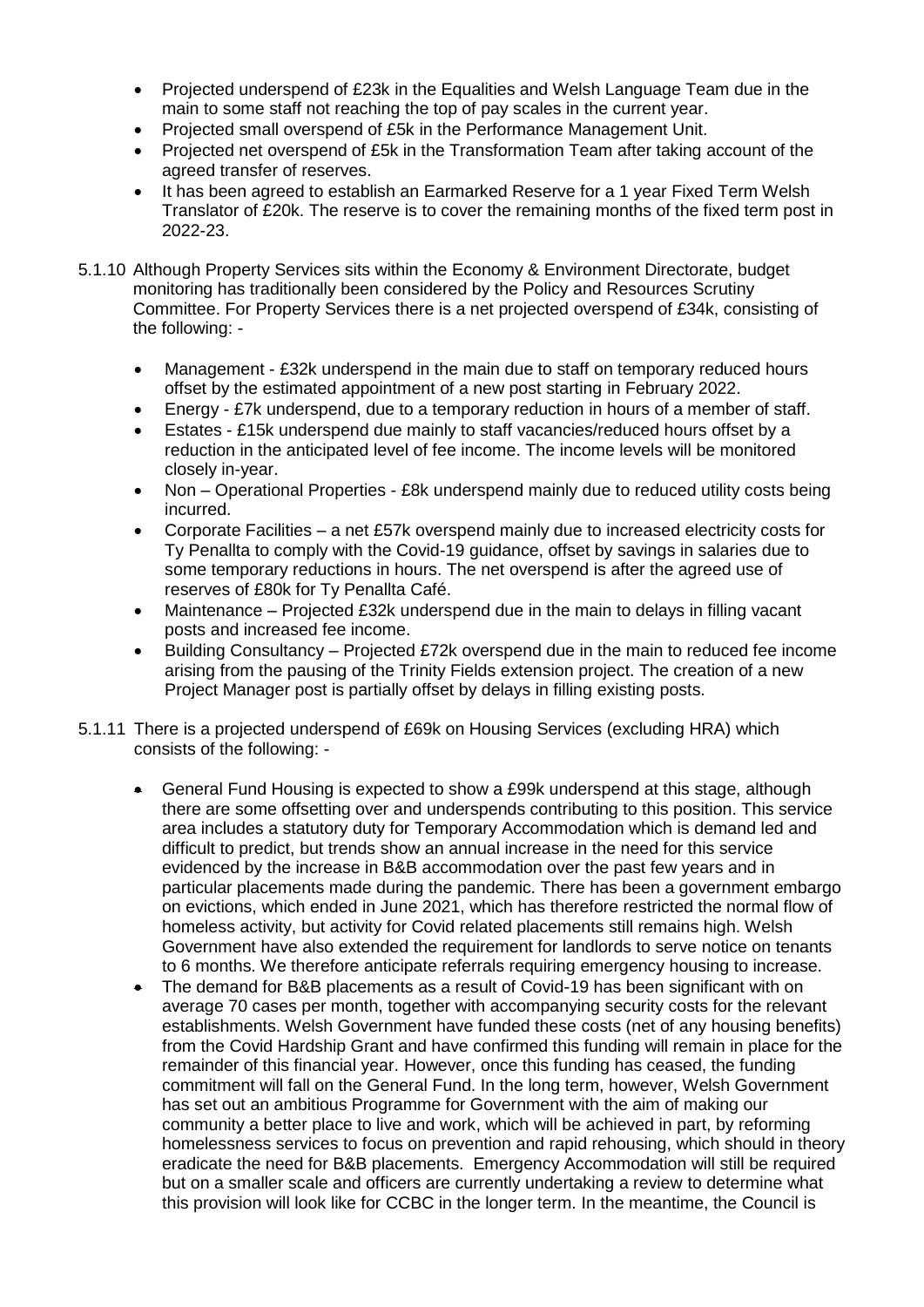looking to maximise its Caerphilly Keys Private Rented Sector project and recently launched its own website whilst running a heightened media campaign in December in an attempt to attract more landlords to the project, so that the Housing Solutions Team can maximise move on within that sector.

- Supporting People have also confirmed additional funding in year for the Homeless Prevention Officers which has contributed to the underspend.
- Private Sector Housing is expected to show a £30k overspend at this stage. In previous reports there was concern regarding the under recovery of the Agency Income Fee which has historically been generated from the private housing capital programme. This budget relies on its fee income to be able to fund the service. Unfortunately, due to the Covid-19 restrictions, officers were unable to progress with any works (other than emergencies), and as such have not been able to receive any significant fee income. The reduced activity during the pandemic has created a backlog of work which officers are now trying to manage.
- Welsh Government have offered up a lost income financial assistance grant as a consequence of Covid-19, and claims made for the lost agency fee were fully successful last financial year. The budget therefore now assumes the reduction in lost income will be fully recovered this financial year via the lost income claim. This should ensure the budget remains in a manageable position for this financial year, but officers are reviewing the budget for long term sustainability.
- The projected overspend at this stage can be met from working balances.

# **5.2 Miscellaneous Finance**

- 5.2.1 There is an overall projected underspend of £936k in Miscellaneous Finance.
- 5.2.2 There is a projected net underspend of £526k on Capital Financing budgets which is due to the following: -
	- £827k underspend on Debt Charges due to delays in borrowing requirements.
	- Investment income being £301k less than the budgeted level due to the timing of new medium to long term investments due to Covid-19.
- 5.2.3 There is a projected overspend of £65k on the Trade Union budget. We are currently still in discussions with Trade Union colleagues to review and update our Facilities Agreement to ensure that equitable support arrangements are in place.
- 5.2.4 The Counsel Fees budget is projected to be breakeven at present, but this is a volatile budget that will be monitored closely in year.
- 5.2.5 The remaining projected overspends in Miscellaneous Finance consist of the following:
	- £16k on the Class 1A NI savings, this is due in the main to a reduced take-up of the Tusker GASS car scheme.
	- £47k on Bank Charges due to the increased costs of processing "faster payments" and increased transaction fees due to the move to "cashless payments".
- 5.2.6 The remaining projected underspends for Miscellaneous Finance consists of the following:
	- Subscriptions £7k
	- Carbon Management Scheme £247k (scheme ended in 2019-20).
	- £12k Community Schemes budget due to the cancellation of events.
	- £272k due to delays in recruitment to Head of Service posts.

# **6. ASSUMPTIONS**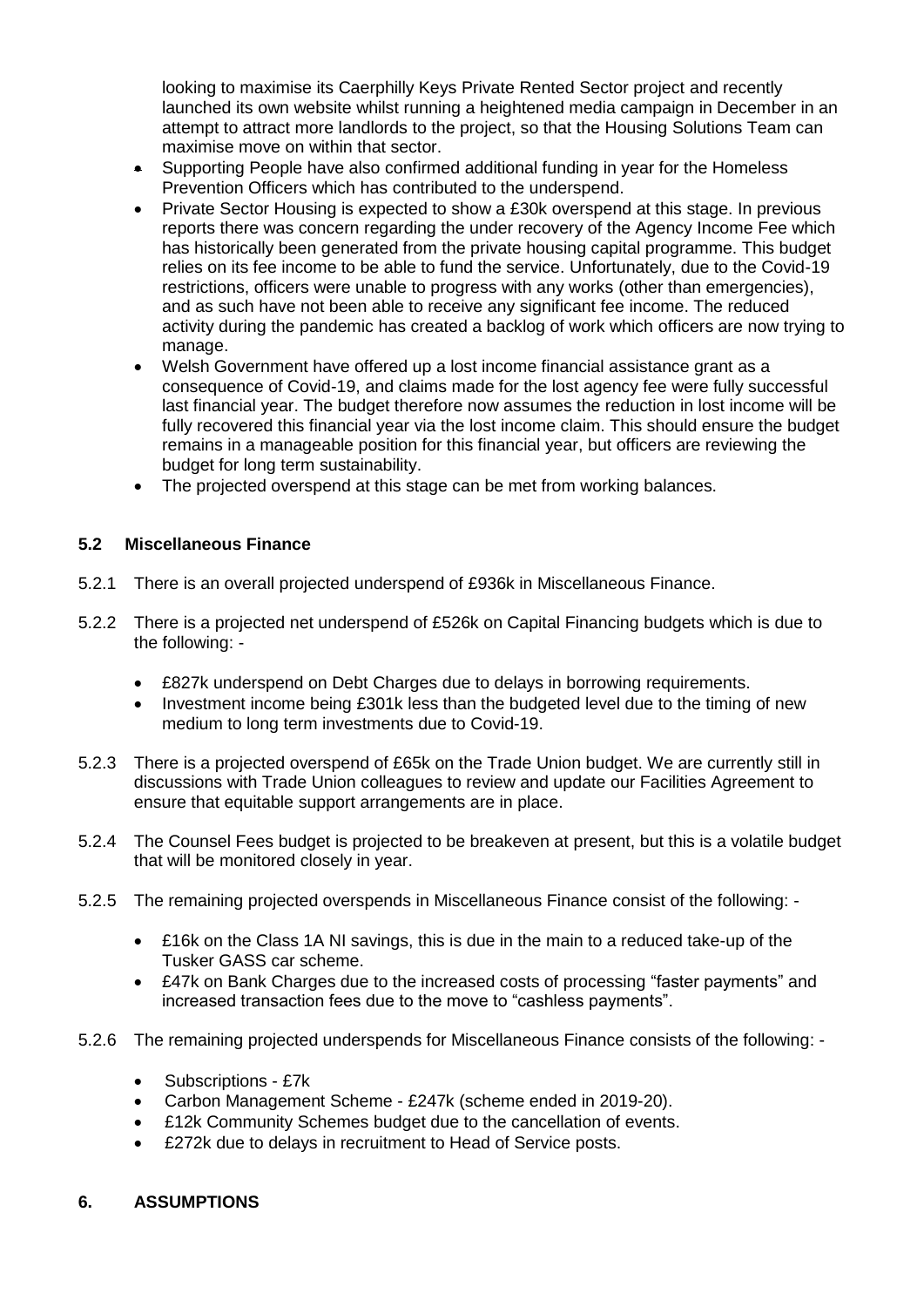- 6.1 The projected outturn position is based on actual income and expenditure details to the end of October 2021.
- 6.2 Forecasts have been made following discussions with Managers based on current information available.

# **7. SUMMARY OF INTEGRATED IMPACT ASSESSMENT**

7.1 This report is for information only so an IIA is not required.

#### **8. FINANCIAL IMPLICATIONS**

8.1 As detailed throughout the report.

#### **9. PERSONNEL IMPLICATIONS**

9.1 There are no direct personnel implications arising from this report.

# **10. CONSULTATIONS**

10.1 There are no consultation responses that have not been reflected in this report.

# **11. STATUTORY POWER.**

- 11.1 Local Government Acts 1972 and 2003 and the Council's Financial Regulations.
- Author: D. Roberts, Interim Finance Manager (Corporate & Communities). [roberda@caerphilly.gov.uk](mailto:roberda@caerphilly.gov.uk) Tel: 01443 863342

- Consultees: R. Edmunds, Corporate Director for Education & Corporate Services
	- S. Harris, Head of Financial Services & S151 Officer
	- R. Tranter, Head of Legal Services
	- L. Donovan, Head of People Services
	- L. Lucas, Head of Customer & Digital Services
	- C. Harrhy, Chief Executive
	- L. Allen, Principal Accountant, Housing
	- N. Taylor-Williams, Head of Housing
	- D. Street, Corporate Director Social Services
	- M.S. Williams, Corporate Director for Economy & Environment
	- M. Williams, Interim Head of Property
	- S. Richards, Head of Education Planning and Strategy
	- A. Southcombe, Finance Manager, Corporate Services
	- J. Southcombe, Finance Manager, Education & Lifelong Learning & Schools
	- Cllr E. Stenner, Cabinet Member for Performance, Economy & Enterprise
	- Cllr C. Gordon, Cabinet Member for Corporate Services
	- Cllr S. Cook, Cabinet Member for Social Care and Housing
	- Cllr J. Pritchard, Deputy Leader & Cabinet Member for Infrastructure & Property
	- Cllr G. Kirby, Chair of P&R Scrutiny
	- Cllr B. Miles, Vice Chair of P&R Scrutiny